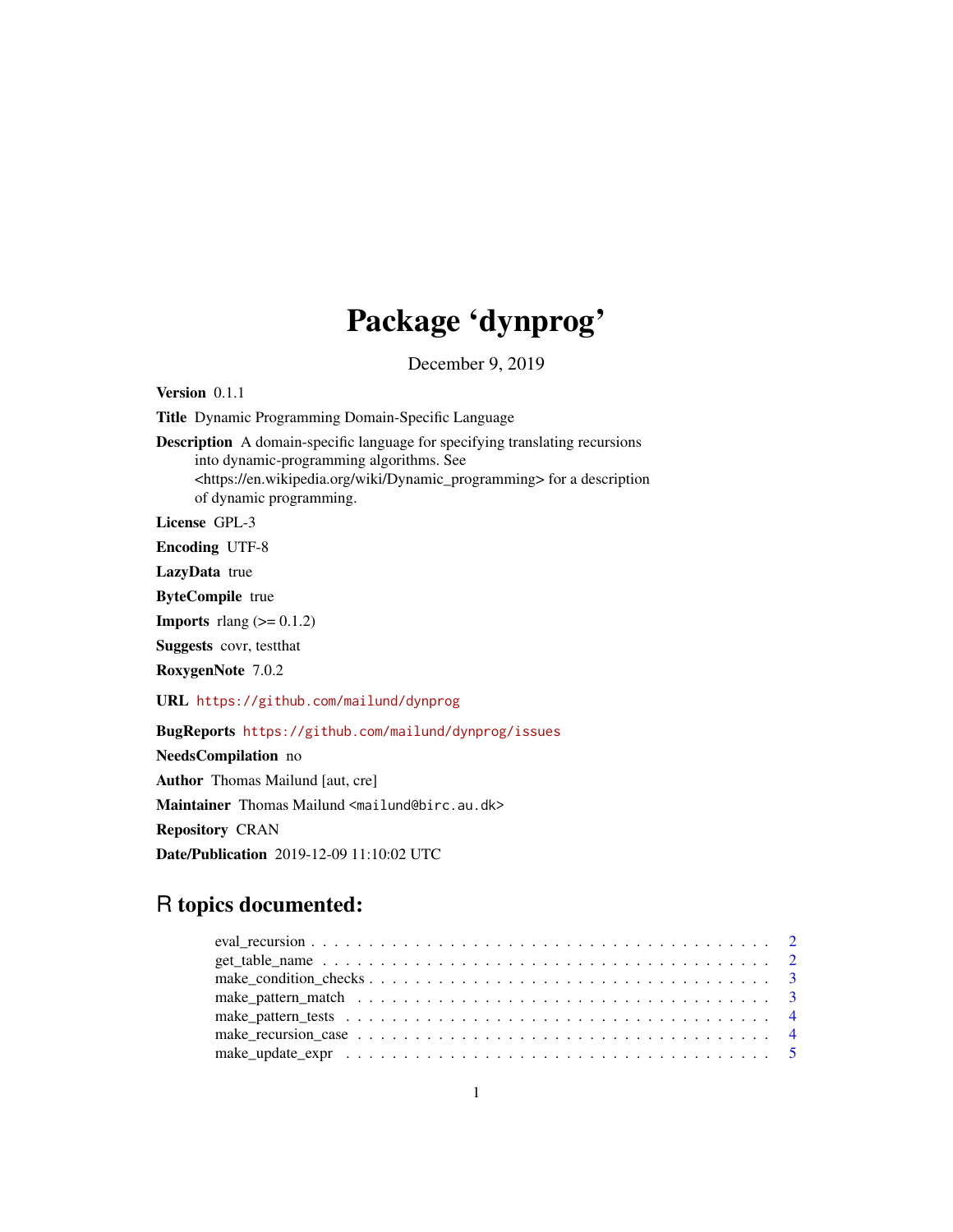# <span id="page-1-0"></span>2 get\_table\_name

| Index |  |  |  |  |  |  |  |  |  |  |  |  |  |  |  |  |  |  |  |
|-------|--|--|--|--|--|--|--|--|--|--|--|--|--|--|--|--|--|--|--|

eval\_recursion *Evaluate an entire dynprog recursion.*

#### Description

This function takes the ranges and recursions of a specification and evaluate the dynprog expression, returning a filled out dynamic programming table.

#### Usage

eval\_recursion(ranges, recursions)

# Arguments

| ranges     | The ranges specification     |
|------------|------------------------------|
| recursions | The recursions specification |

#### Value

The filled out dynamic programming table

get\_table\_name *Extract the table name from a pattern.*

#### Description

We generally assume that patterns are on the form table[exprs] where table is the name of the dynamic programming table. This function extract that name.

#### Usage

get\_table\_name(patterns)

# Arguments

patterns The patterns used in the recursion.

# Value

The table part of the pattern.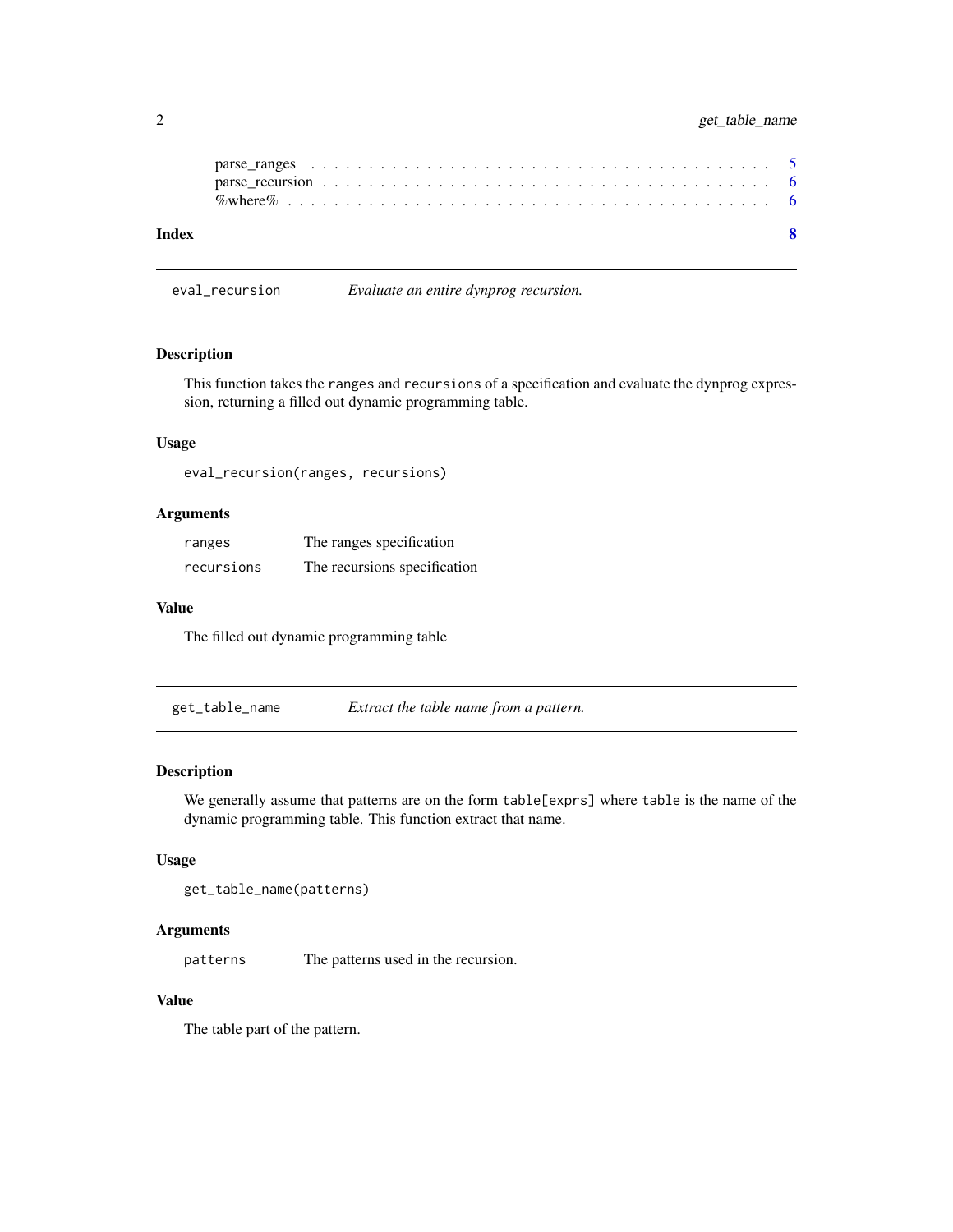<span id="page-2-0"></span>make\_condition\_checks *Translate condition expressions into calls that test them.*

#### Description

Takes the full dynprog expression and construct a list of condition tests for each component of the recursion.

# Usage

```
make_condition_checks(ranges, patterns, conditions, recursions)
```
# Arguments

| ranges     | The ranges specifications     |
|------------|-------------------------------|
| patterns   | The patterns specifications   |
| conditions | The conditions specifications |
| recursions | The recursions specification  |

# Value

A list of calls, one per recursion, for testing conditions.

<span id="page-2-1"></span>make\_pattern\_match *Translate a pattern into a predicate that checks the pattern.*

# Description

Takes a pattern from the DSL and make a comparison of the pattern specification against range variables.

#### Usage

```
make_pattern_match(pattern, range_vars)
```
# Arguments

| pattern    | An expression on the form table[index-list] |
|------------|---------------------------------------------|
| range_vars | A list of the variables used in the ranges. |

#### Value

An expression that tests pattern against range\_vars.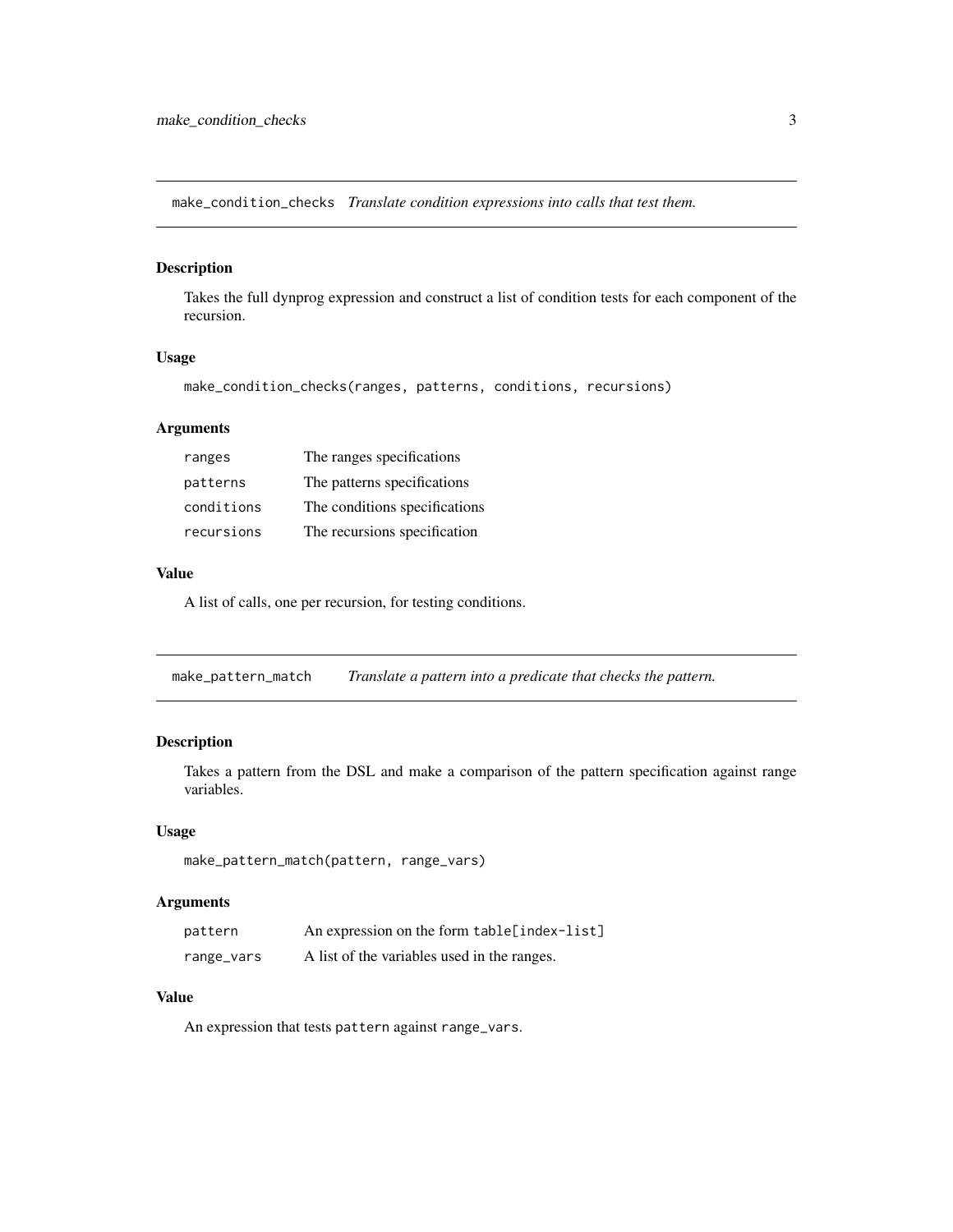<span id="page-3-0"></span>make\_pattern\_tests *Make pattern tests for all patterns.*

# Description

This function calls [make\\_pattern\\_match\(\)](#page-2-1) for each pattern in patterns and return a list of all the pattern test expressions.

#### Usage

make\_pattern\_tests(patterns, range\_vars)

# Arguments

| patterns   | A list of the patterns used in a recursion. |
|------------|---------------------------------------------|
| range_vars | The variables used in the ranges.           |

# Value

A list of pattern check expressions.

make\_recursion\_case *Construct a test for a case in the recursion*

# Description

This function creates an if-statement for testing if a case can be applied.

#### Usage

```
make_recursion_case(test_expr, value_expr, continue)
```
# Arguments

| test_expr  | The expression that must be true for the case to be applied |
|------------|-------------------------------------------------------------|
| value_expr | The value to compute if the test is true                    |
| continue   | The next case to check if this one isn't true               |

#### Value

An if-statement for checking and potentially evaluating one case.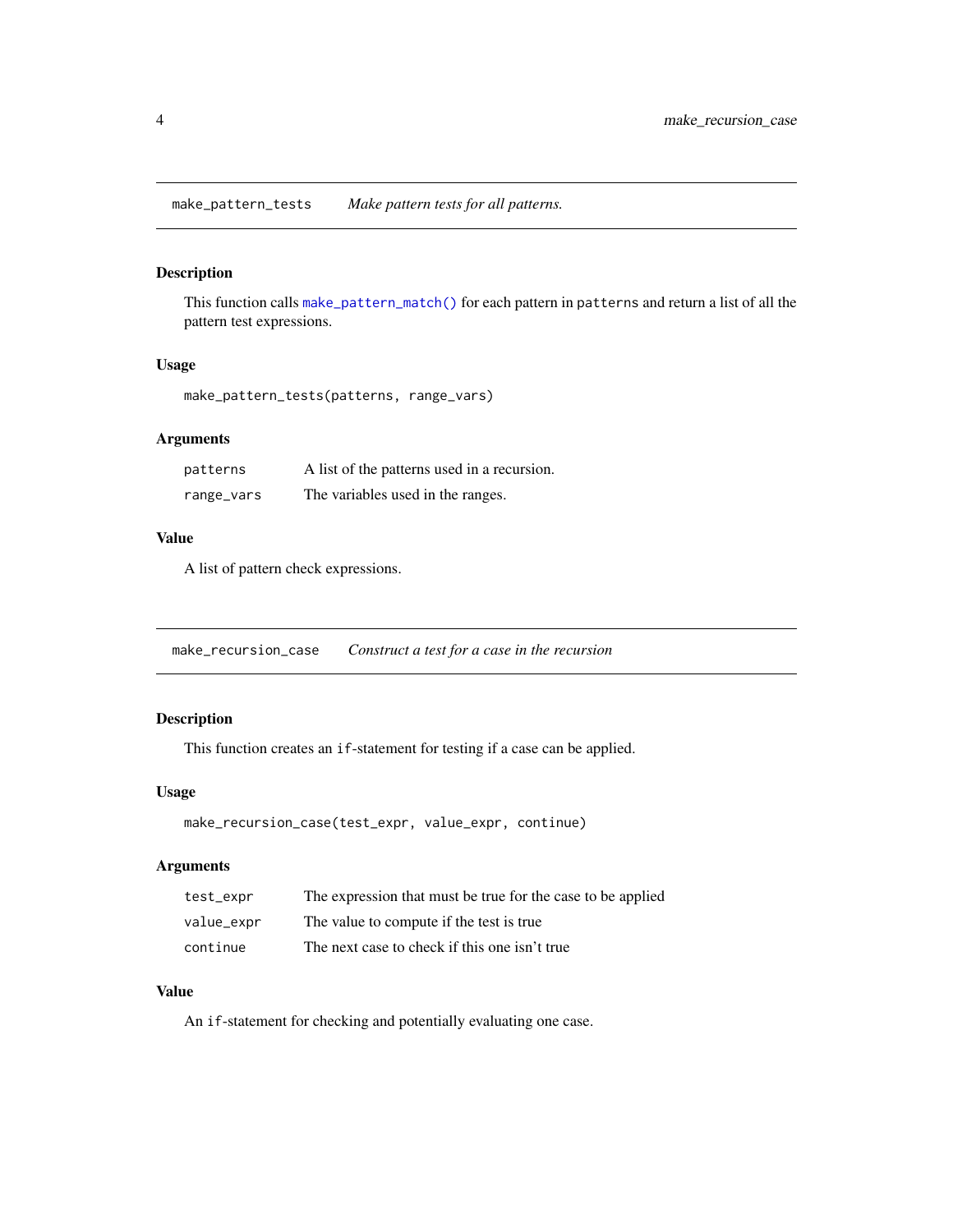<span id="page-4-0"></span>make\_update\_expr *String together the case* if*-statements of a recursion.*

#### Description

String together the case if-statements of a recursion.

# Usage

make\_update\_expr(ranges, patterns, conditions, recursions)

# Arguments

| ranges     | The ranges specification      |
|------------|-------------------------------|
| patterns   | The patterns specification    |
| conditions | The conditions specifications |
| recursions | The recursions specification  |

# Value

A series of if-else-statements for evaluating a recursion.

| parse_ranges | Parser for the ranges part of a specification. |
|--------------|------------------------------------------------|
|--------------|------------------------------------------------|

# Description

Parses the ranges and return a list of index variables an the values they should iterate over. The ranges are returned as a list with the range variables as its names and the range values as the list components.

#### Usage

```
parse_ranges(ranges)
```
# Arguments

ranges The quosure wrapping the input to the specification.

# Value

A parsed specification for ranges.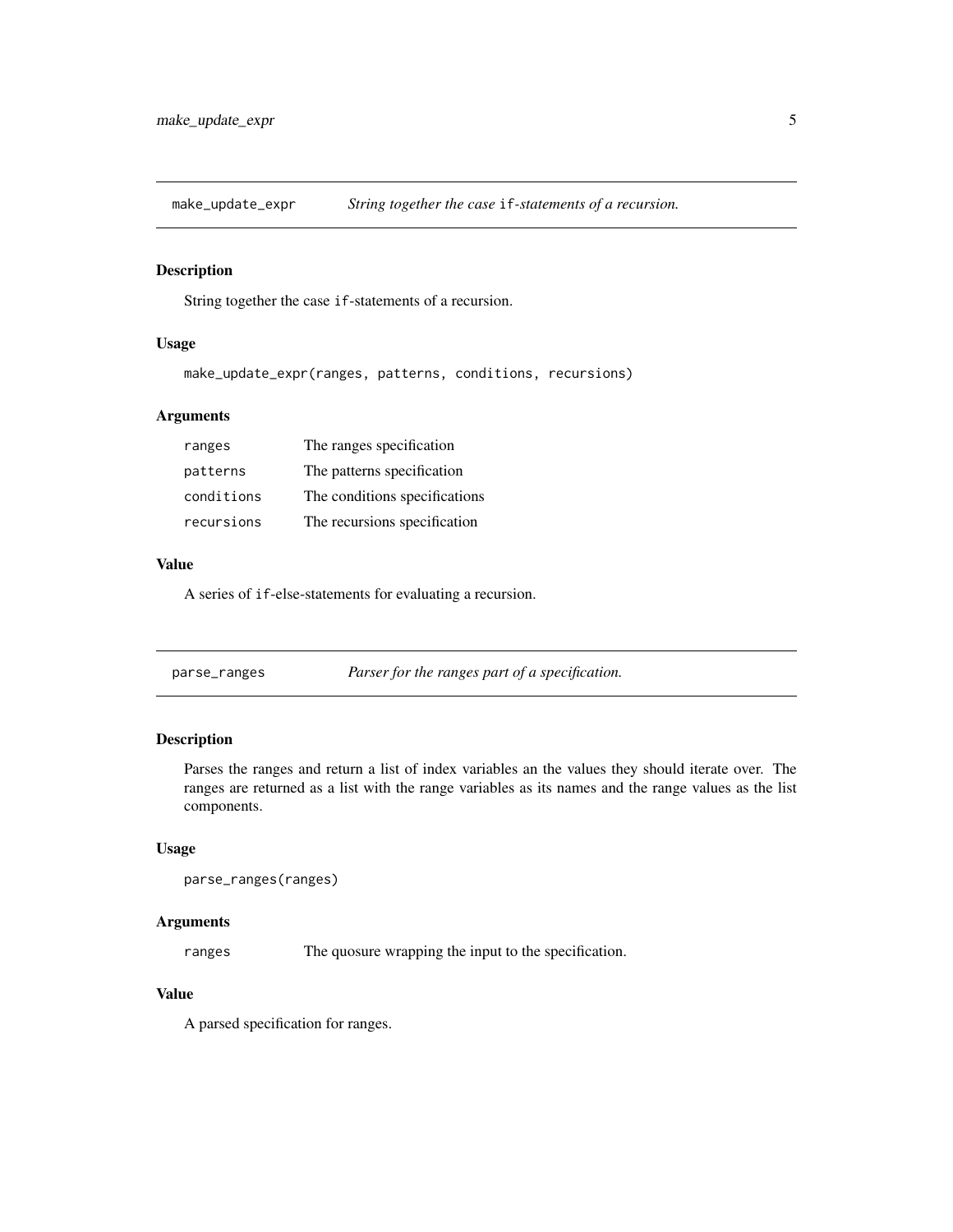<span id="page-5-0"></span>

#### Description

Parse the recursion part of an expressions.

#### Usage

```
parse_recursion(recursion)
```
#### Arguments

recursion The quosure wrapping the recursion of the specification.

#### Details

The parser return a list with the following components:

- recursion\_env: The environment in which expressions should be evaluated.
- patterns: A list of patterns, one per recursion case.
- conditions: A list of conditions, one per recursion case.
- recursions: A list of expressions, one per recursion case.

#### Value

A parsed specification for recursions.

%where% *Connects a recursion with sequences it should recurse over.*

#### Description

This function parses a dynamic programming recursion expression and evaluates it, returning the table that the recursions specify.

#### Usage

recursion %where% ranges

#### Arguments

| recursion | Specification of the dynamic programming recursion.                         |
|-----------|-----------------------------------------------------------------------------|
| ranges    | Specification of the index-ranges the recursion should compute values over. |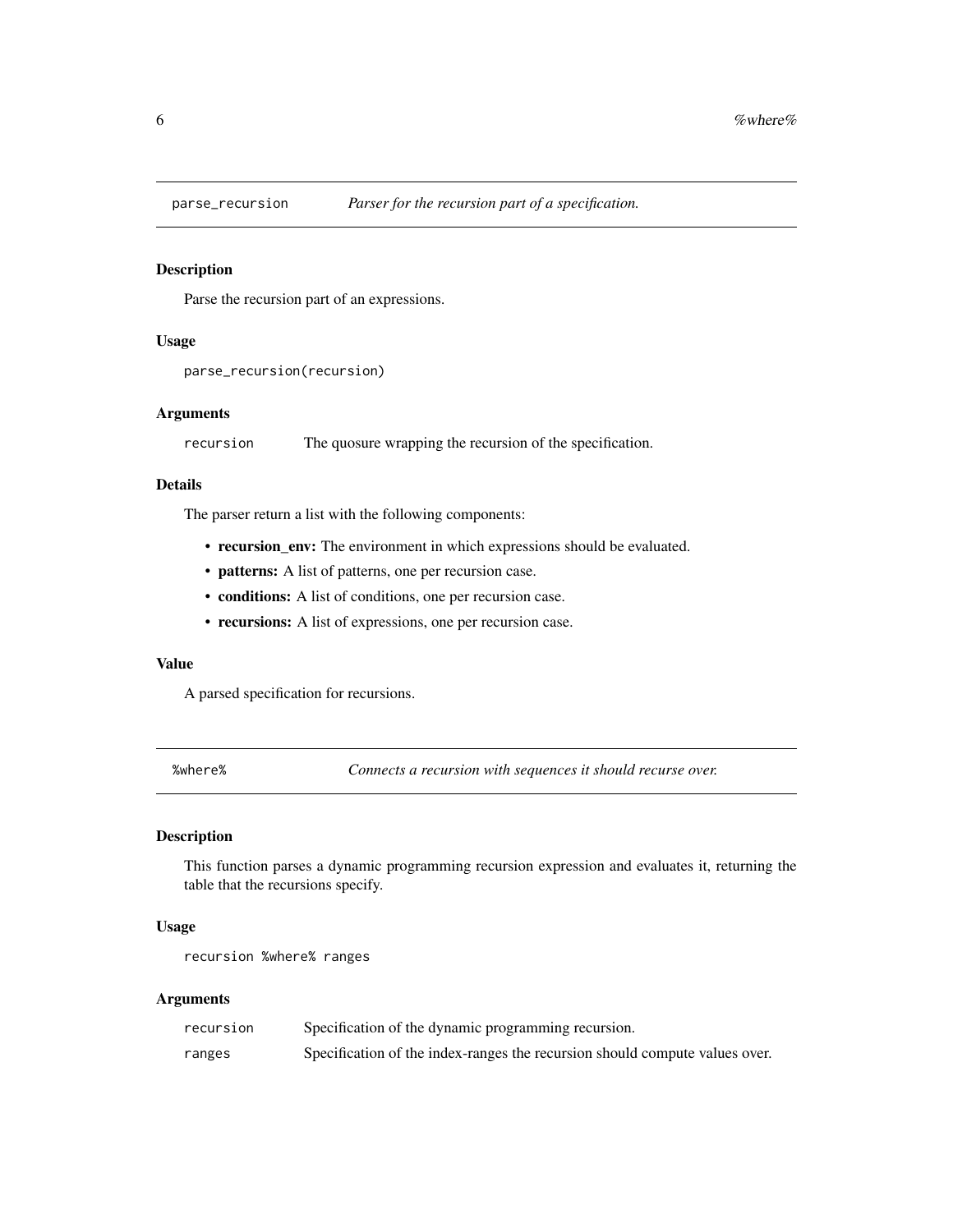#### % where %  $\sim$  7

# Value

A filled out dynamic programming table.

# Examples

```
# Fibonnaci numbers
fib <- \{F[n] <- 1 ? n <= 2
 F[n] <- F[n-1] + F[n-2]
} %where% {
 n < -1:10}
fib
# Edit distance
x < -c("a", "b", "c")y \leq -c("a", "b", "b", "c")edit \leq {
    E[1,j] \le j - 1E[i,1] <- i - 1
    E[i,j] <- min(
       E[i - 1,j] + 1,
        E[i,j - 1] + 1,E[i - 1,j - 1] + (x[i - 1] != y[j - 1])
    )} %where% {
   i \leq 1: (length(x) + 1)
    j <- 1:(length(y) + 1)
}
edit
```